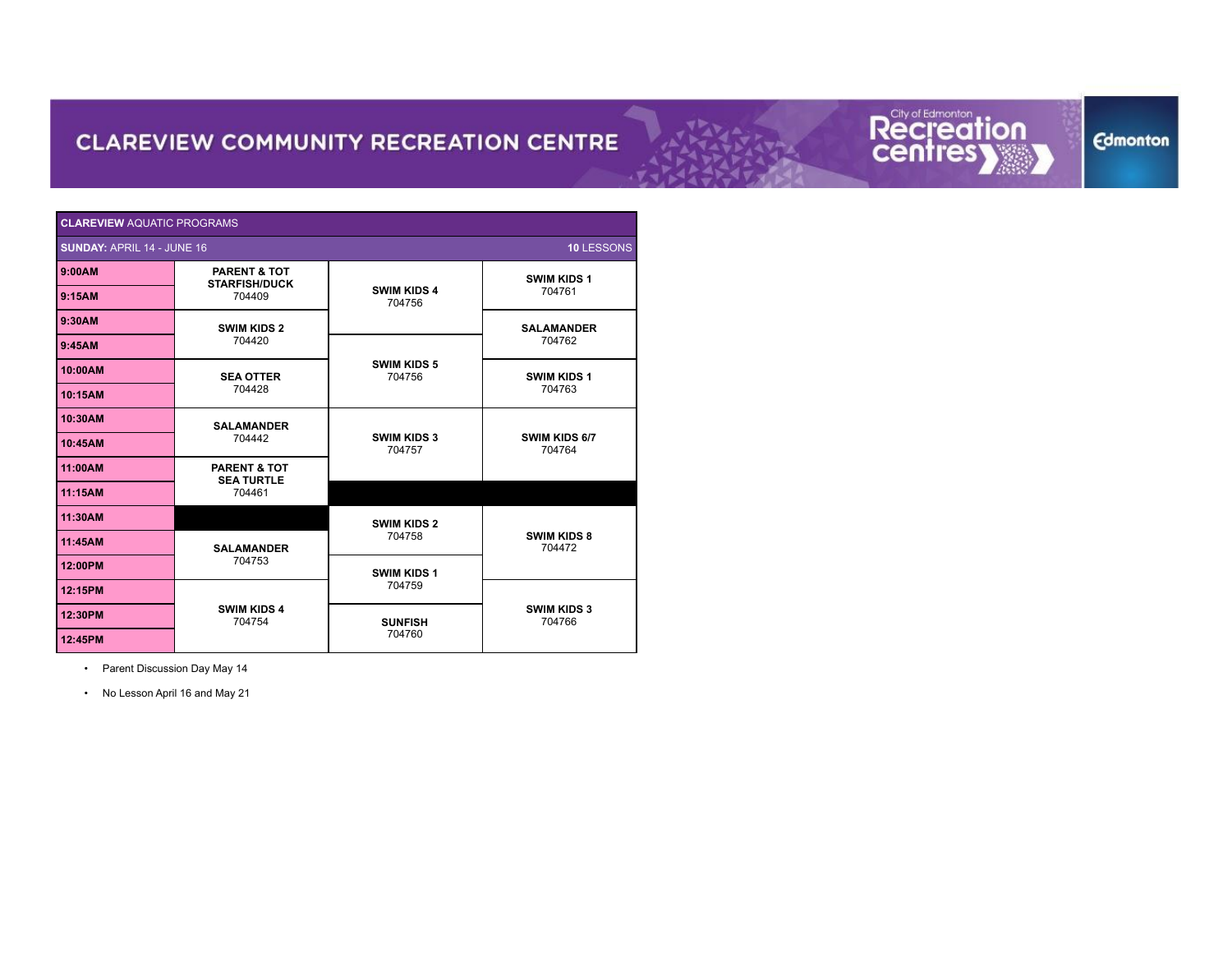### Recreation



| CLAREVIEW AQUATIC PROGRAMS                     |                              |                                     |                              |  |
|------------------------------------------------|------------------------------|-------------------------------------|------------------------------|--|
| <b>TUESDAY: APRIL 7 - JUNE 7</b><br>10 LESSONS |                              |                                     |                              |  |
| 5:00PM                                         | <b>SWIM KIDS 1</b>           | <b>SALAMANDER</b>                   |                              |  |
| 5:15PM                                         | 704869                       | 704874                              | <b>SWIM KIDS 4</b><br>704755 |  |
| 5:30PM                                         | <b>SWIM KIDS 2</b>           | <b>SEA OTTER</b>                    |                              |  |
| 5:45PM                                         | 770487                       | 704875                              | <b>SWIM KIDS 1</b><br>704879 |  |
| 6:00PM                                         | <b>SEA OTTER</b>             | <b>SWIM KIDS 2</b>                  |                              |  |
| 6:15PM                                         | 704871                       | 704876                              |                              |  |
| 6:30PM                                         | <b>SWIM KIDS 1</b>           |                                     | SWIM KIDS 6/7<br>704880      |  |
| 6:45PM                                         | 704872                       | <b>SWIM KIDS 5</b><br>704877        |                              |  |
| 7:00PM                                         |                              |                                     | <b>SALAMANDER</b>            |  |
| 7:15PM                                         | <b>SWIM KIDS 3</b><br>704873 |                                     | 704881                       |  |
| 7:30PM                                         |                              | <b>ADULT SWIM BASIC 1</b><br>704878 | <b>SWIM KIDS 1</b>           |  |
| 7:45PM                                         |                              |                                     | 704882                       |  |

• Parent Discussion Day May 14

• No Lesson April 16 and May 21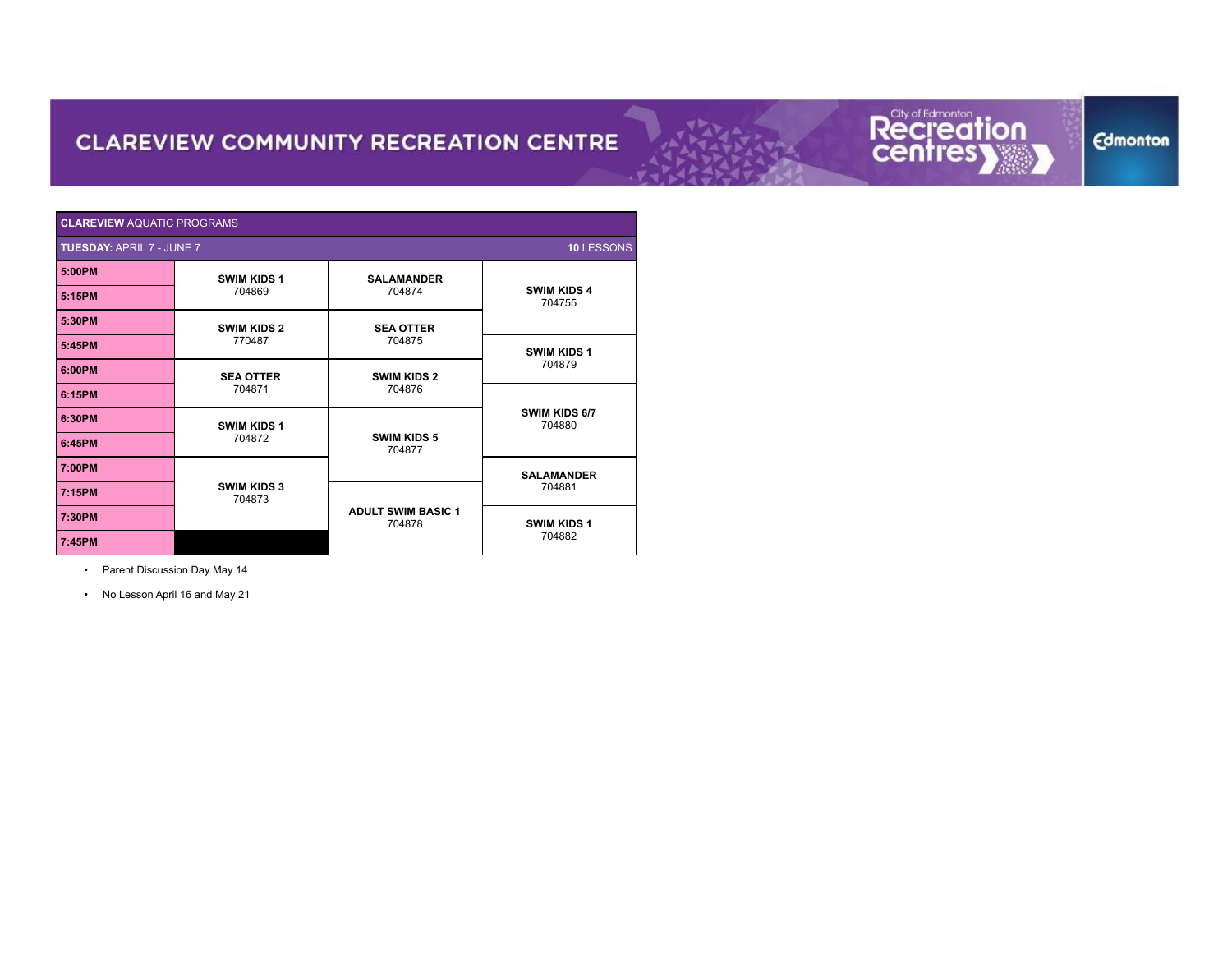

**Edmonton** 

| <b>CLAREVIEW AQUATIC PROGRAMS</b> |                                                 |                              |                                                                             |                             |                                                           |                                    |
|-----------------------------------|-------------------------------------------------|------------------------------|-----------------------------------------------------------------------------|-----------------------------|-----------------------------------------------------------|------------------------------------|
| <b>THURSDAY: APRIL 7- JUNE 9</b>  |                                                 |                              |                                                                             |                             |                                                           | 10 LESSONS                         |
| 4:00PM                            |                                                 |                              |                                                                             | <b>SWIM KIDS 1</b>          | <b>SEA OTTER</b>                                          |                                    |
| 4:15PM                            |                                                 |                              |                                                                             | 705074                      | 705080                                                    | SWIM KIDS 3/4<br>704898            |
| 4:30PM                            |                                                 |                              |                                                                             | <b>SALAMANDER</b>           | <b>SWIM KIDS 1</b>                                        |                                    |
| 4:45PM                            |                                                 |                              |                                                                             | 705076                      | 705075                                                    |                                    |
| 5:00PM                            | <b>PARENT &amp; TOT</b><br><b>STARFISH/DUCK</b> |                              | <b>SUNFISH</b>                                                              | <b>SWIM KIDS 1</b>          | <b>PARENT &amp; TOT</b><br><b>STARFISH/DUCK</b><br>704892 | SWIM KIDS 6/7<br>704900            |
| 5:15PM                            |                                                 | <b>SWIM KIDS 3</b><br>704884 | 705078                                                                      | 704888                      |                                                           |                                    |
| 5:30PM                            | <b>SWIM KIDS 2</b><br>704885                    |                              | <b>SALAMANDER</b>                                                           | <b>SEA OTTER</b><br>704896  | YOUTH SWIM BASIC 1<br>705079                              | <b>SWIM KIDS 5</b><br>704899       |
| 5:45PM                            |                                                 | SWIM KIDS 1                  | 704893<br><b>SWIM KIDS 2</b><br>704917<br>PARENT & TOT<br><b>SEA TURTLE</b> |                             |                                                           |                                    |
| 6:00PM                            | <b>SEA OTTER</b>                                | 704894                       |                                                                             | <b>SALAMANDER</b><br>704887 |                                                           |                                    |
| 6:15PM                            | 704889                                          |                              |                                                                             |                             |                                                           |                                    |
| 6:30PM                            |                                                 | <b>SWIM KIDS 4</b><br>704890 |                                                                             |                             |                                                           |                                    |
| 6:45PM                            | <b>SWIM KIDS 5</b><br>705073                    |                              | 704895                                                                      |                             |                                                           |                                    |
| 7:00PM                            |                                                 | <b>SWIM KIDS 2</b>           | <b>SALAMANDER</b>                                                           |                             |                                                           | <b>BRONZE CROSS</b><br>6:30-8:45PM |
| 7:15PM                            |                                                 | 704883                       | 704887                                                                      |                             |                                                           | (EXAM JUNE 9)<br>704883            |
| 7:30PM                            | SWIM KIDS 7/8<br>704886                         | <b>SWIM KIDS 1</b><br>704891 | <b>SWIM KIDS 2</b><br>704897                                                |                             |                                                           |                                    |
| 7:45PM                            |                                                 |                              |                                                                             |                             |                                                           |                                    |

• Parent Discussion Day May 5